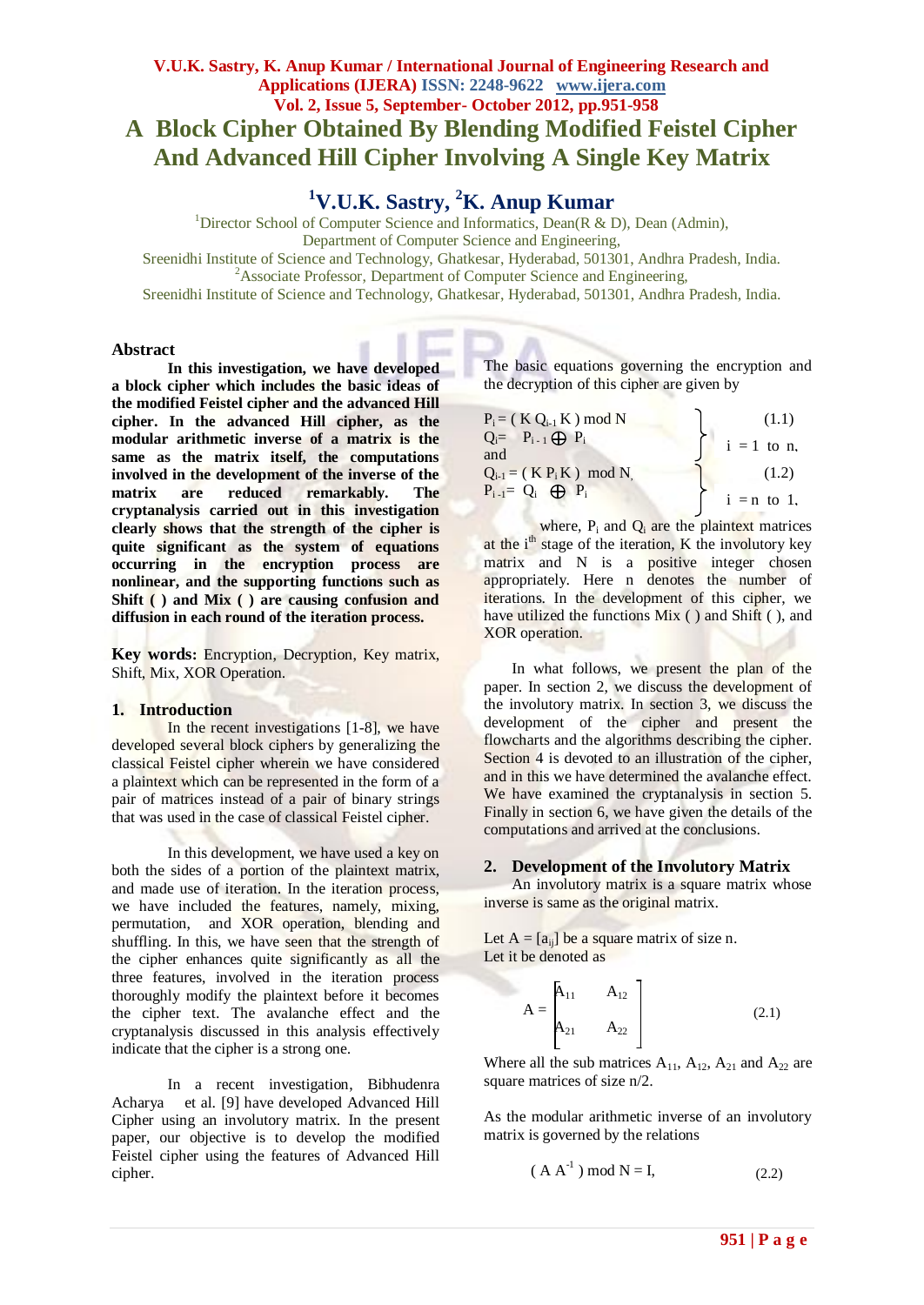and 
$$
A = A^{-1}
$$
 (2.3)

Thus we have,  $A^2$  mod  $N = I$ (2.4)

Here I is an identity matrix and N is any non zero positive integer chosen appropriately.

From  $(2.1)$  and  $(2.4)$  we get,

| $A_{22}$ mod N = - $A_{11}$ mod N,         | (2.5) |  |
|--------------------------------------------|-------|--|
| $A_{12} = [d (I - A_{11})] \text{ mod } N$ | (2.6) |  |
| $A_{21} = [ w ( I + A_{11} ) ] \bmod N$    | (2.7) |  |
| where (dw) mod $N = 1$                     | (2.8) |  |

Given  $A_{11}$ , on selecting d, where d lies in the interval  $0 < d < N$ , firstly we obtain w from (2.8), then we determine  $A_{22}$ ,  $A_{12}$  and  $A_{21}$  by satisfying the relations (2.5) to (2.7).

If  $A_{11}$  is the key, a square matrix of size  $n/2$ , then we get the involutory matrix A of size n.

#### **1. Development of the Cipher**

Consider a plaintext P consisting of  $2m^2$ characters. On employing the EBCIDIC code, the plaintext can be written in the form of a pair of square matrices  $P_0$  and  $Q_0$ , wherein, each one is of size m. Let us consider a key matrix K, whose size is mxm.

In this cipher, the encryption and the decryption are governed by the relations  $(1.1)$  and  $(1.2)$ respectively. In what follows we present the flow charts and the algorithms describing the encryption and the decryption processes.





**Fig 1. The process of Encryption**

In the matrices  $P_i$  and  $Q_i$ , all the numbers are lying in the interval [0-255]. Here K is the involutory matrix of the key matrix, in this analysis, we have taken  $n = 16$ .

In the flowchart, for the sake of elegance, we have written the functions Mix ( ) and Shift ( ), arising in encryption, as  $M($  ) and  $S($  ) respectively. The reverse processes represented by IMix ( ) and IShift ( ), arising in decryption, are denoted by IM ( ) and IS ( ).



**Fig 2. The process of Decryption**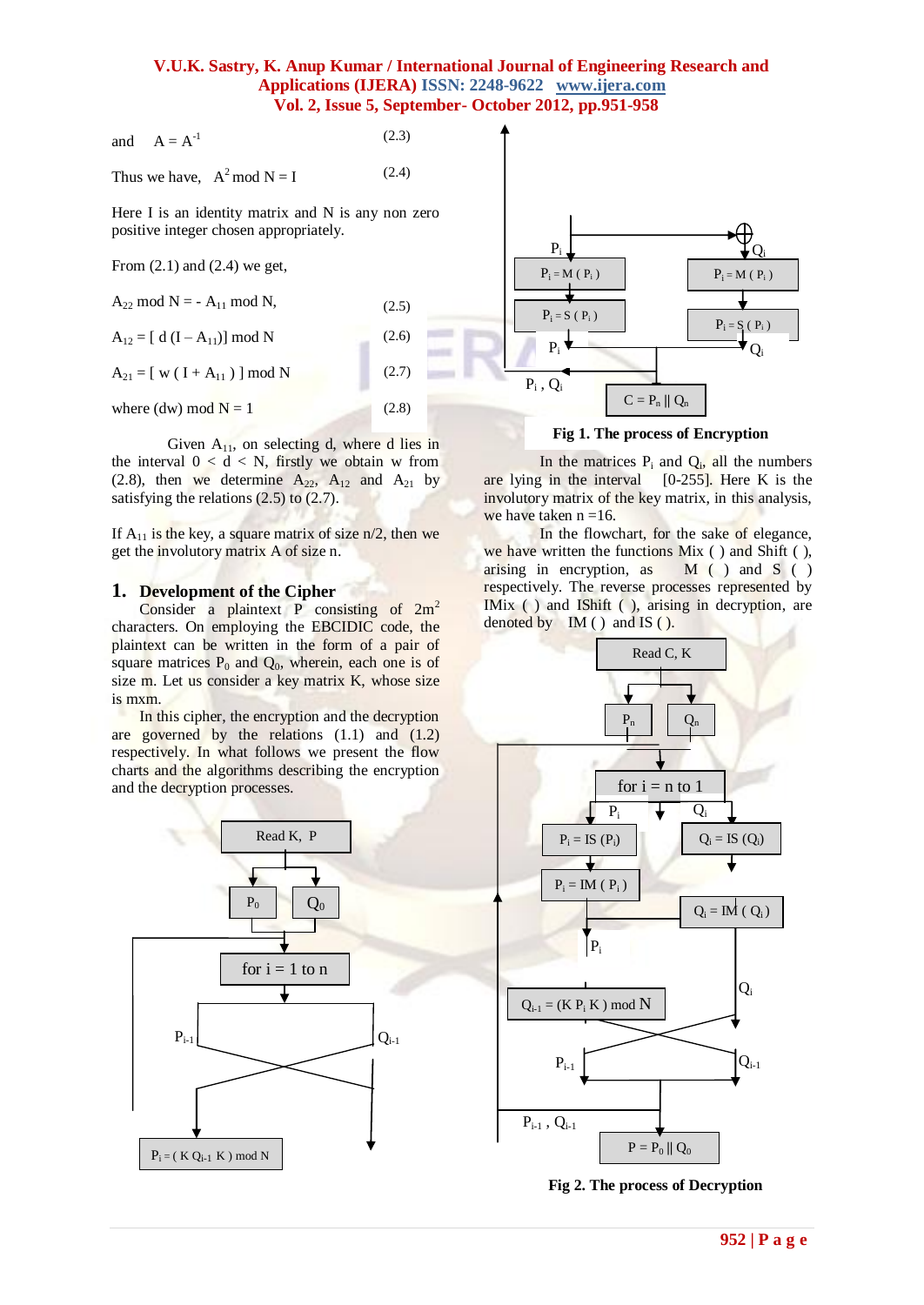The processes of encryption and decryption depicted in the flow charts are described by the algorithms given below.

# **Algorithm for Encryption**

1.Read P, A, n and N.  $2.K = Involute (A)$ 3.  $P_0$  = Left half of P.  $Q_0$  = Right half of P. 4. for  $i = 1$  to n begin  $P_i = (K Q_{i-1} K) \text{ mod } N$  $Q_i = P_{i-1}$   $\bigoplus P_i$  $P_i = M(P_i)$  $P_i = S(P_i)$  $Q_i = M(Q_i)$  $Q_i = S(Q_i)$ end 5.  $C = P_n ||Q_n$  /\* | represents concatenation \*/ 6. Write(C)

## **Algorithm for Decryption**

1.Read C, A, n and N.  $2.K = Involute (A)$ 3.  $P_n =$  Left half of C  $Q_n$  = Right half of C 4. for  $i = n$  to 1 begin  $P_i = IS(P_i)$  $P_i = IM(P_i)$  $Q_i = IS (Q_i)$  $Q_i = IM(Q_i)$  $Q_{i-1} = (K P_i K) \mod N$  $P_{i-1} = Q_i$   $\bigoplus_{i=1}^{n} P_i$ end 5.  $P = P_0 ||Q_0$  /\* || represents concatenation \*/ 6. Write (P)

Let us now see how the functions (1) Mix ( ) and (2) Shift ( ) can be developed.

In the iteration process, we come across a pair of square matrices of size m. Let us suppose that a square matrix of size m denoted by  $P_i$  can be written in the form

|         |                            |                                 | $p_{11}$ $p_{12}$ $p_{13}$ | $p_{1m}$ |       |
|---------|----------------------------|---------------------------------|----------------------------|----------|-------|
|         | $p_{21}$                   | P <sub>22</sub> P <sub>23</sub> | .                          | $p_{2m}$ |       |
| $P_i =$ | $p_{31}$                   | $p_{32}$ $p_{33}$               | .                          | $p_{3m}$ | (3.1) |
|         |                            |                                 |                            |          |       |
|         |                            |                                 |                            |          |       |
|         | $\mathbf{P}_{\mathrm{m}1}$ | $p_{m2}$ $p_{m3}$               |                            | $p_{nm}$ |       |

On converting each element of the matrix in its 8 bit binary form we get a matrix of size mx8m.

| $p_{111}p_{112}p_{118}$ $p_{121}p_{122}p_{128}p_{128}p_{1m1}p_{1m2}p_{1m8}$ |  |
|-----------------------------------------------------------------------------|--|
| $p_{211}p_{212}p_{218}$ $p_{221}p_{222}p_{228}m_{2m1}p_{2m2}p_{2m8}$        |  |
| $P_311P_312P_318 P_321P_322P_328P_3m1P_3m2P_3m8$                            |  |
|                                                                             |  |
|                                                                             |  |
|                                                                             |  |
|                                                                             |  |
| $P_{m11}p_{m12}p_{m18}$ $p_{m21}p_{m22}p_{m28}p_{mm1}p_{mm2}p_{mm8}$        |  |

Here each column contains m binary bits. Now to perform the function Shift  $( )$  on plaintext  $P_i$ , we offer a 4 bit down ward circular shift in each column, during the iteration process. This process is known as shifting. Here, it may be noted that the function IShift ( ), which is the reverse process of Shift ( ) can be readily obtained by giving a 4 bit upward circular shift in every column of the ciphertext C during the iteration process of decryption.

Let us now consider the function Mix (), consider  $P_i$  as the matrix represented in  $(3.2)$ obtained during the iteration process. This matrix is of size mx8m, where each row contains 8m binary bits. On concatenating the bit of  $1<sup>st</sup>$  column to bit of  $8<sup>th</sup>$ column, we get a decimal number, on concatenating the bit of 9 column to bit 16 column, we get another decimal number and by continuing this process till we exhaust all rows and columns, we get the decimal numbers to be arranged in row wise manner to get square matrix of size m. This is the process involved in the function Mix ( ). Thus we have the new plaintext obtained after the function Mix( ). IMix ( ) is the reverse process of Mix ( ) which is used during the process of decryption.

# **2. Illustration of the Cipher**

**Consider the plaintext given below.**

India is a country well known for its great culture, literature etc. Ramakrishna paramahamsa, Vivekananda, Gandhi, these were the great prople. Geetha in Mahabharata is a very great epic. Though it was well known in the past, today India is having crores of liquor shops. Each politician is supporting liquor business. Even the government is getting crores in the form of central exercise tax. I have really been in the country and I have visited every corner. Today, nothing is great about India. One party is fighting with the other. All people are greatly in respect of power. I do not know how Jesus will save them.  $(4.1)$ 

Let us focus our attention on the first 128 characters of the plaintext. This can be seen as

India is a country well known for its great culture, literature etc. Ramakrishna paramahamsa, Vivekananda, Gandhi, these were th (4.2)

 $P_{\pm}$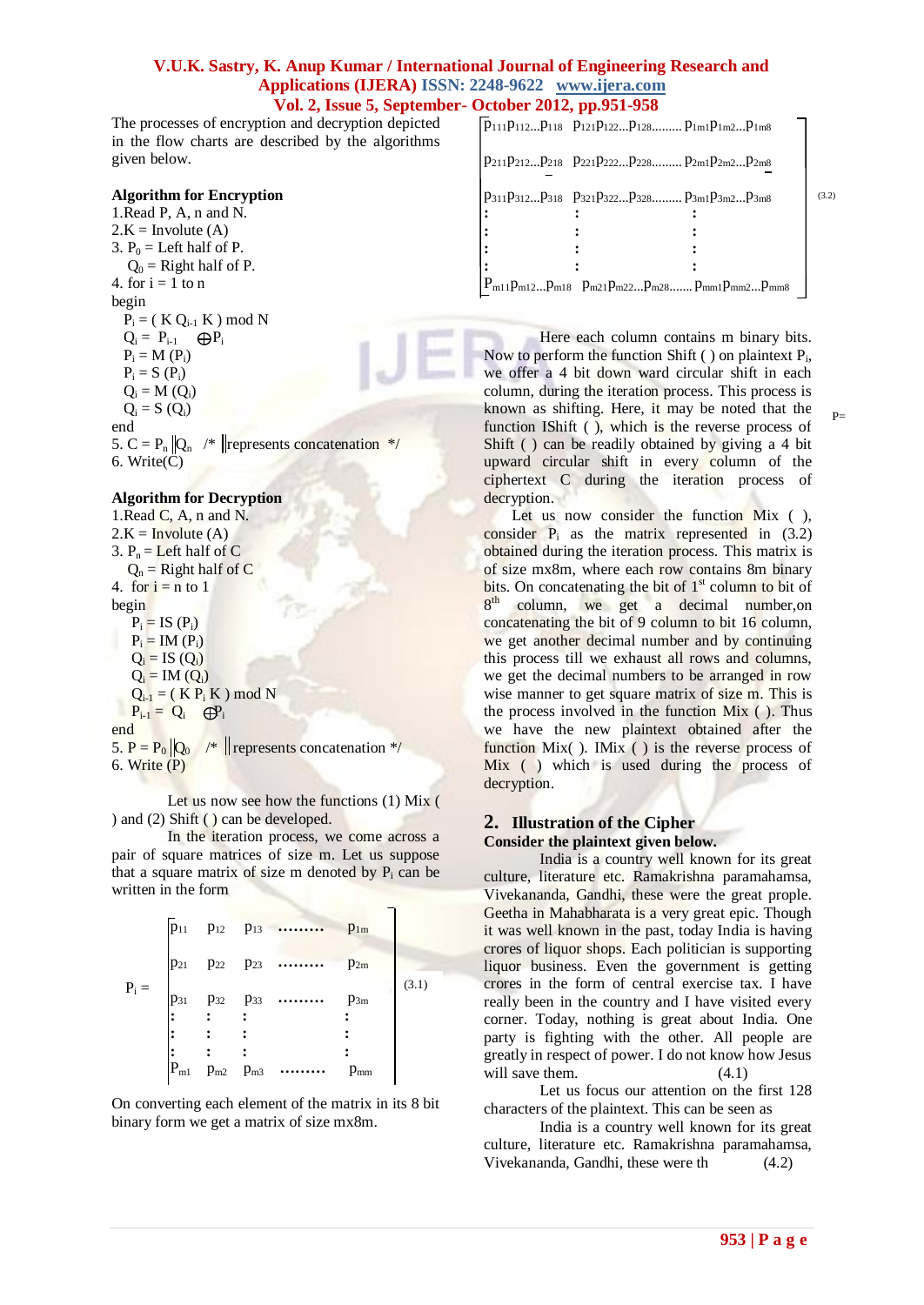and

On converting each character of the plaintext in (4.2) into its equivalent EBCIDIC code, we get a plaintext matrix P of size 8x16.

73 110 100 105 97 32 105 115 32 97 32 99 111 117 110 116 114 121 32 119 101 108 108 32 107 110 111 119 110 32 102 111 114 32 105 116 115 32 103 114 101 97 116 32 99 117 108 116 117 114 101 44 32 108 105 116 101 114 97 116 117 114 101 32

101 116 99 46 32 82 97 109 97 107 114 105 115 104 110 97

32 112 97 114 97 109 97 104 97 109 115 97 44 32 86 105

118 101 107 97 110 97 110 100 97 44 32 71 97 110 100 104

105 44 32 116 104 101 115 101 32 119 101 114 101 32 116 104

(4.3)

Now from  $(3.3)$ , consider the left halve as a matrix represented by  $P_0$ , and the right halve as a matrix represented by  $Q_0$ . Thus we have  $P_0$  and  $Q_0$  as

|         |  | 73 110 100 105 97 32 105 115  |  |  |  |
|---------|--|-------------------------------|--|--|--|
|         |  | 114 121 32 119 101 108 108 32 |  |  |  |
|         |  | 114 32 105 116 115 32 103 114 |  |  |  |
| $P_0 =$ |  | 117 114 101 44 32 108 105 116 |  |  |  |
|         |  | 101 116 99 46 32 82 97 109    |  |  |  |
|         |  | 32 112 97 114 97 109 97 104   |  |  |  |
|         |  | 118 101 107 97 110 97 110 100 |  |  |  |
|         |  | 105 44 32 116 104 101 115 101 |  |  |  |
|         |  |                               |  |  |  |

(4.4)

|          | 32 97 32 99 111 117 110 116 |                                                            |                     |  |                         |       |
|----------|-----------------------------|------------------------------------------------------------|---------------------|--|-------------------------|-------|
|          |                             | 107 110 111 119 110 32 102 111                             |                     |  |                         |       |
|          |                             | 101 97 116 32 99 117 108 116<br>101 114 97 116 117 114 101 |                     |  |                         | 32    |
|          |                             |                                                            |                     |  | (4.5)                   |       |
| $\Omega$ | 97                          | 107 114 105 115 104                                        |                     |  |                         |       |
|          |                             |                                                            |                     |  |                         |       |
|          | 97                          |                                                            |                     |  | 109 115 97 44 32 86 105 |       |
|          | 97                          |                                                            | 44 32 71 97 110 100 |  |                         | - 104 |

Let us take a key matrix denoted by A of size 4x4 as

|      |  | 69 124 27 167  |
|------|--|----------------|
| $A=$ |  | 135 79 (4.6)   |
|      |  | 248 199 209 75 |
|      |  | 239 45 255 92  |

On using the relations (2.5) to (2.7) and taking  $d = 99$ , we get the involutory matrix of key matrix A as K, whose size is 8x8. Thus we have the key K as

|      |  |  |       | 69 124 27 167 180 12 143 107  |  |
|------|--|--|-------|-------------------------------|--|
|      |  |  |       | 135 79 99 111 203 214 183 19  |  |
|      |  |  |       | 248 199 209 75 24 11 144 255  |  |
| $K=$ |  |  |       | 239 45 255 92 147 153 99 207  |  |
|      |  |  |       | 130 84 233 237 187 132 229 89 |  |
|      |  |  |       | 141 112 1 133 121 177 157 145 |  |
|      |  |  |       |                               |  |
|      |  |  |       | 168 77 134 249 8 57 47 181    |  |
|      |  |  |       | 5 47 181 63 17 211 1 164      |  |
|      |  |  | (4.7) |                               |  |

On using (4.4), (4.5), (4.7) and the functions Shift ( ) and Mix ( ), we adopt the encryption algorithm given in section 3 and obtain the ciphertext C as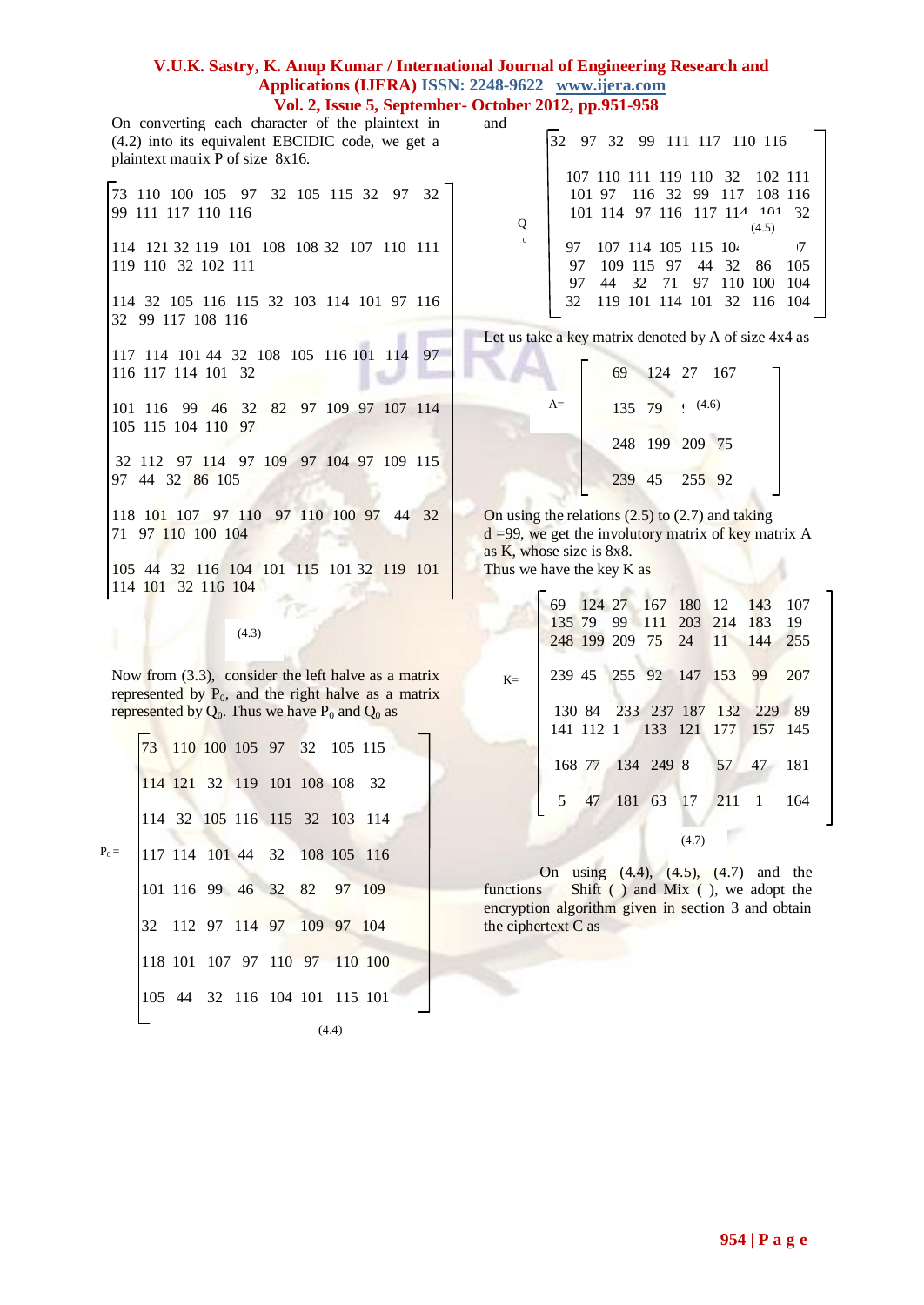28 188 242 196 4 152 196 240 246 144 220 218 18 68 132 224 58 110 90 220 182 222 22 146 102 108 30 8 44 84 154 100 200 58 122 230 136 10 48 140 172 236 106 176 182 172 138 74 140 230 146 62 190 54 42 54 210 230 44 254 210 88 170 52 36 176 86 104 144 118 246 206 16 22 98 18 194 218 70 114 110 94 150 150 48 236 164 108 6 206 70 114 96 194 166 120 182 216 250 66 4 56 202 118 184 38 248 110 168 182 100 138 122 206 126 250 150 62 124 54 110 102 100 124 152 128 122 186 38 238 178 202 248 222 182 86 188 222 116 122 156 166 178 236 16 146 104 90 188 164 136 6 186 108 152 44 170 126 252 64 196 88 182 248 242 28 228 146 50 2 204 220 152 212 174 166 64 212 198 48 204 138 186 28 204 190 12 156 150 60 48 16 122 98 72 224 236 70 210 88 184 20 (4.8) C =

On applying the decryption algorithm given in section  $3$  and by using the inputs  $(4.7)$ , (4.8), along with the functions IShift ( ) and IMix ( ), we get back the original plaintext given in (4.3).

Let us now examine the avalanche effect which indicates the strength of the cipher in a qualitative manner. To carry out this one, we first consider a one bit change in the plaintext (4.3), this can be done by changing the first row first column element in (4.3) from 73 to 72. By applying the encryption algorithm given in section 3, on the modified plaintext and by keeping the key in (4.7) as it is, we get the cipher text as

along with the modified key, and by keeping the plaintext in (4.3) as it is, we get the ciphertext as 120 122 110 0 218 122 222 16 22 72 238 72 98 248 58 104

out of 1024 bits. This shows that the cipher has good

key. This can be carried out by converting the first row first column element of (4.7) from 69 to 70. On adopting the encryption algorithm given in section 3

Now let us consider a one bit change in the

 240 44 58 150 218 226 236 176 36 36 102 152 6 110 76 98

 216 218 206 90 254 140 230 146 62 190 170 102 250 86 44 34

 114 42 204 136 10 48 140 164 150 168 144 118 246 206 246 180

16 52 152 86 76 242 200 58 120 88 140

96 194 192 108 240 16 126 108 84 208 220

60 156 148 246 8 72 172 64 60 222 44 222

228 246 254 166 216 146 234 146 126 150 44

36 140 58 198 114

218 224 236 182 206

210 230 118 216

248 206 222 40 104

(4.10)

 216 58 124 200 88 114 82 86 138 114 218 244 184 58 120 14 212 176 146 182 142 58 108 102 56 44 144 24 52 8 36 150 172 204 224 222 220 242 176 190 138 48 140 170 114 110 164 98 234 214 146 190 120 202 Now on comparing  $(4.8)$  and  $(4.9)$  in their binary form, we notice that they differ by 518 bits (4.9)

strength.

 $C=$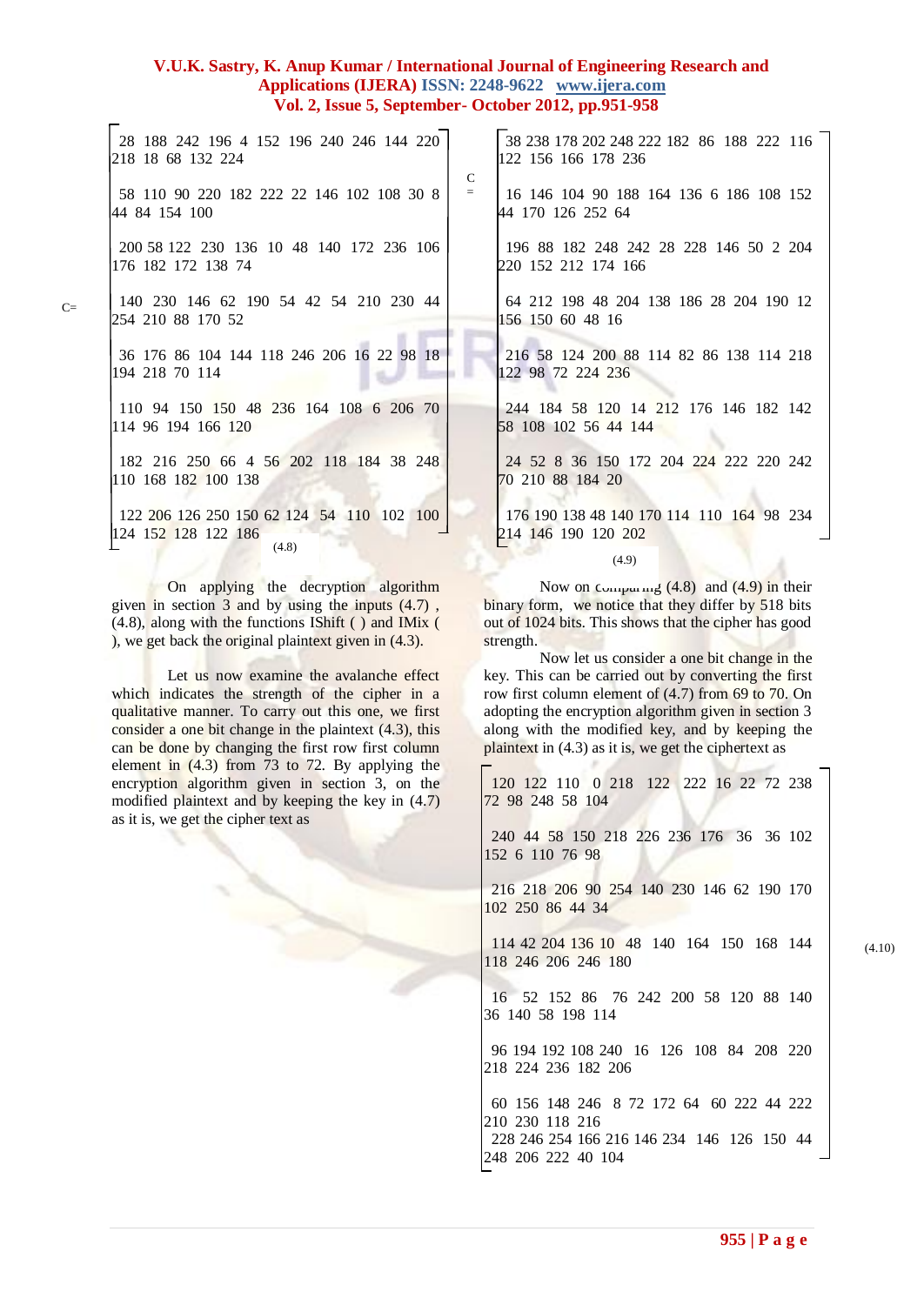On comparing (4.8) and (4.10) in their binary form we notice that they differ by 504 bits out of 1024 bits. This also shows that the strength of the cipher is quite considerable one.

# **3. Cryptanalysis**

In the study of cryptography, the different cryptanalytic attacks seen in the literature [10] are

- 1. Cipher text only (Brute Force) attack.
- 2. Known Plaintext attack.
- 3. Chosen Plaintext attack.
- 4. Chosen Cipher text attack.

In all these cryptanalytic attacks, the ciphertext and the encryption are available to the attacker. Generally an encryption algorithm must be designed to withstand the first two attacks [10].

Firstly, let us consider the brute force attack. In this cipher as the key is consisting of sixteen decimal numbers and as each element of the key can be represented as 8 bit EBCIDIC code format, the size of the key is 112 bits. Hence the size of the key space is

$$
2^{112} = (2^{10})
$$
<sup>11.2</sup>  $\approx (10^3)$ <sup>11.2</sup>  $= 10^{33.6}$ 

If the time taken to get the plaintext by using one value of the key in the key space  $is10^{-7}$ seconds, then the time taken to execute the cipher with all possible keys in key space is

 $10^{33.6}$  x  $10^{-7}$ 

$$
= 3.171x 10^{18.6}
$$
 years.  
365x24x60x60

As this number is very large, it is impractical to break the cipher by using this attack.

Now let us examine the known plaintext attack, to carry out this attack, assume that the attacker knows the plaintext P ciphertext C pairs as many as required.

If we confine our attention to only one round of the iteration process i.e  $r = 1$ . Then the relations governing the encryption process for one round can be written as

| $P_1 = (K Q_0 K) \text{ mod } N$ | (5.1) |
|----------------------------------|-------|
| $Q_1 = P_0$<br>$\mathbf{H}$      | (5.2) |
| $P_1 = M(P_1)$                   | (5.3) |
| $P_1 = S(P_1)$                   | (5.4) |
| $Q_1 = M(Q_1)$                   | (5.6) |
| $Q_1 = S(Q_1)$                   | (5.7) |
| $C = P_1    Q_1$                 | (5.8) |

In known plaintext attack, we know  $P_0$ ,  $Q_0$ and C and the encryption algorithm. As the Shift ( ) and Mix ( ) fucntions are known, using (5.8) to (5.3), we get  $P_1$  and  $Q_1$  occurring on the left hand side of (5.1) and (5.2) As  $P_0$  and the  $Q_0$  occurring on the right hand side of (5.1) and (5.2) are known to the attacker, the key K can not be obtained due to the modulo of N used in  $(5.1)$ . Thus the cipher cannot be broken by the known plaintext attack even if we confine our attention only to the first round of the iteration process. This shows that it is impossible to break the final cipher obtained after sixteen rounds of the iteration process by using the known plaintext attack.

Intuitively choosing a plaintext or ciphertext and determining the key or a function of the key is a formidable task in the case of this cipher.

Hence from the above discussion we conclude that this cipher is not breakable by all the possible attacks that are available in cryptography.

# **4. Computations and Conclusions**

In this paper, we have investigated the modified Fesitel cipher. In order to introduce confusion and diffusion, we have used a pair of functions namely Shift ( ) and Mix( ), and the modulo operation in every round of the iteration. As these features thoroughly mix the plaintext at every stage of the iteration process, the strength of the cipher is good which is proved by the avalanche effect discussed in section 4.

The programs required for encryption and decryption are written in C Language.

In order to encrypt the entire plaintext given in (4.1), the entire plaintext is divided into 5 blocks, with each block containing 128 characters. As the last block contains only 107 characters, we have included 21 blank characters in order to make it a complete block of size 128 characters. On adopting the encryption algorithm given in section 3 with necessary inputs, we get the ciphertext corresponding to the entire plaintext as

 28 188 242 196 4 152 196 240 246 144 220 218 18 68 132 224

 58 110 90 220 182 222 22 146 102 108 30 8 44 84 154 100

 200 58 122 230 136 10 48 140 172 236 106 176 182 172 138 74

 140 230 146 62 190 54 42 54 210 230 44 254 210 88 170 52

 36 176 86 104 144 118 246 206 16 22 98 18 194 218 70 114

 110 94 150 150 48 236 164 108 6 206 70 114 96 194 166 120

 182 216 250 66 4 56 202 118 184 38 248 110 168 182 100 138

 122 206 126 250 150 62 124 54 110 102 100 124 152 128 122 186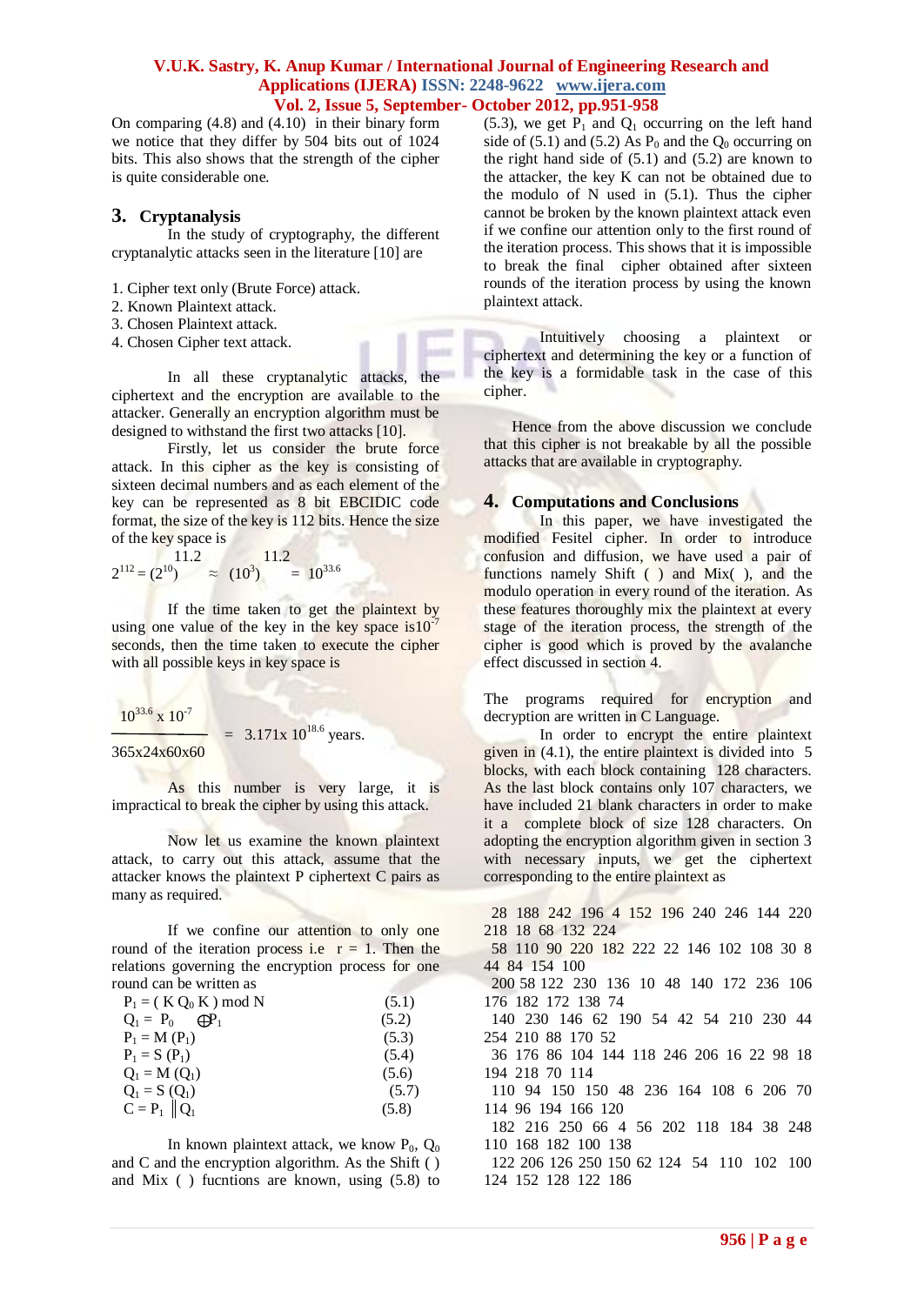- 120 122 104 26 144 86 106 200 16 14 118 118 216 228 246 254
- 172 158 206 92 146 252 236 236 174 176 66 150 20 222 16 37

## **5. References**

- [1] V.U.K. Sastry and K. Anup Kumar, "A Modified Feistel Cipher involving a key as a multiplicant on both the sides of the Plaintext matrix and supplemented with Mixing, Permutation and XOR Operation", International Journal of Computer Technology and Applications, ISSN 2229- 6093,Vol 3 (1), pp, 23-31 , 2012.
- [2] V.U.K. Sastry and K. Anup Kumar, "A Modified Feistel Cipher involving a key as a multiplicant on both the sides of the Plaintext matrix and supplemented with Mixing, Permutation and Modular Arithmetic Addition", International Journal of Computer Technology and Applications, ISSN 2229-6093,Vol 3 (1), pp, 32-39 , 2012.
- [3] V.U.K. Sastry and K. Anup Kumar, "A Modified Feistel Cipher Involving a Key as a Multiplicant on Both the Sides of the Plaintext Matrix and Supplemented with Mixing, Permutation, and Modular Arithmetic Addition", International Journal of Computer Science and Information Technologies ISSN 0975 – 9646. Vol. 3 (1) , 2012, pp, 3133 – 3141.
- [4] V.U.K. Sastry and K. Anup Kumar, "A Modified Feistel Cipher involving a pair of key matrices, Supplemented with Modular Arithmetic Addition and Shuffling of the plaintext in each round of the iteration process*",* International Journal of Computer Science and Information Technologies ISSN 0975 – 9646. Vol. 3 (1) , 2012, pp, 3119 – 3128.
- [5] V.U.K Sastry and K. Anup Kumar, "A Modified Feistel Cipher Involving XOR Operation and Modular Arithmetic Inverse of a Key Matrix" International Journal of Advanced Computer Science and Applications ISSN : 2156-5570(Online), U.S.A ,Published in Vol.3. N0.7, 2012
- [6] V.U.K Sastry and K. Anup Kumar, "A Modified Feistel Cipher Involving Modular Arithmetic Addition and Modular Arithmetic Inverse of a Key Matrix" International Journal of Advanced Computer Science and Applications ISSN : 2156-5570(Online), U.S.A Published in Vol . 3 No. 7, 2012
- [7] V.U.K Sastry and K. Anup Kumar, "A Modified Feistel Cipher Involving Substitution, Shifting of rows, Mixing of columns, XOR operation with a Key and